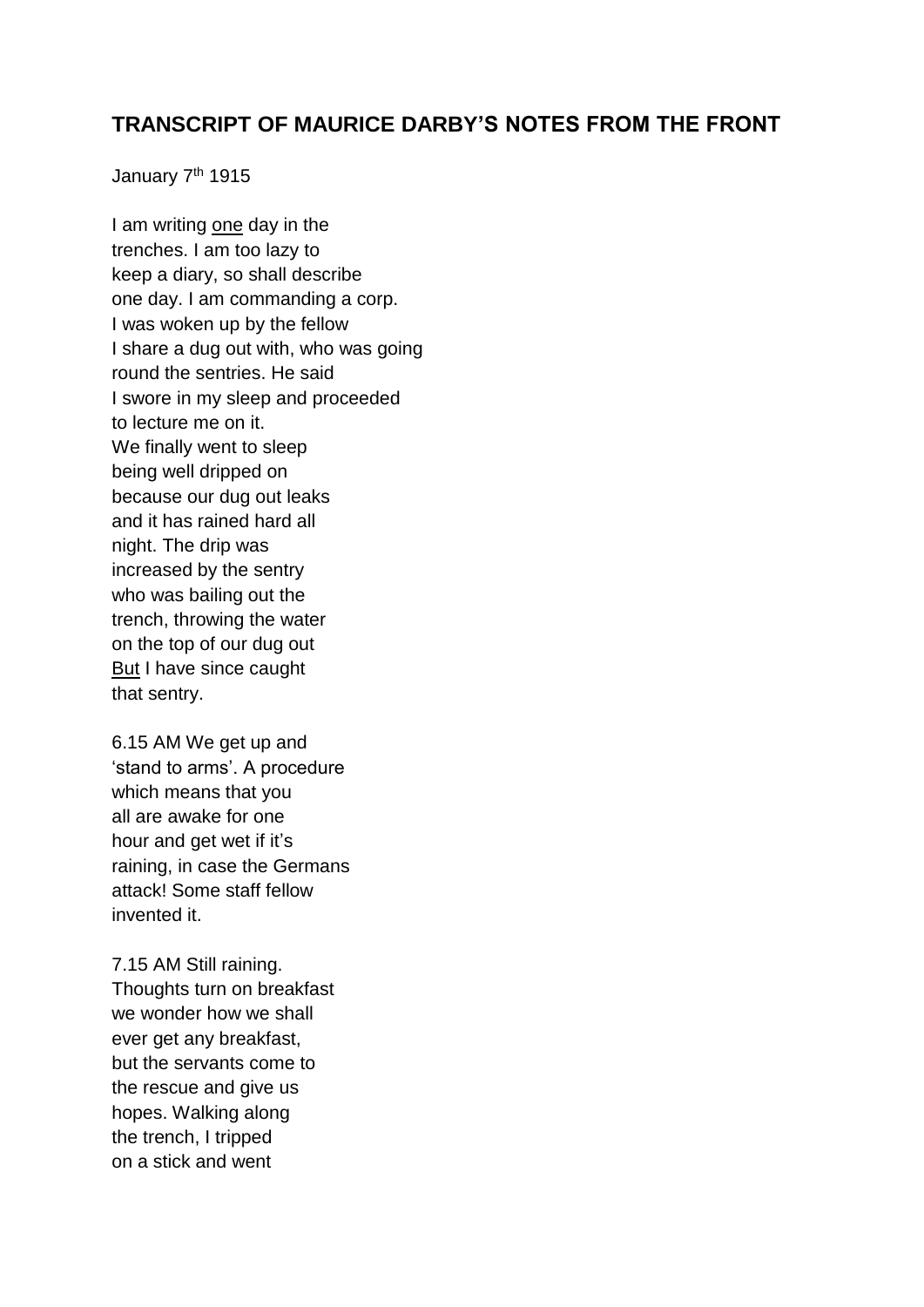full length in the mud: such little details queer I will say. 10 minutes later a private soldier carrying 6 loaves of bread did the same thing. About 8 AM. Got some breakfast, which proved a great success. After breakfast we began singing ragtimes and other pleasing and perfunctory patter. 9.15 AM Sung all ragtimes etc, that I ever knew, so have begun on Grand Opera. Have just been told that more of the trench has fallen in. On asking [Mr?] Sitwell if he was keen on horses; he replied no: but he was interested in giraffes! 11.5 AM [Mr?] Parker Jervis comes out of his dug out and solemnly remarks 'What a horrible night'

12 noon.

Arrival of Engineer Officer who seemed injured to find his pet lambs had not done the work during the night he had wished to be done; & still more surprised to find 3 feet of water in most parts of the trench in consequence. (chief fault of the engineers being that they insist on trying to drain water uphill). 1.15 We had some lunch

(still raining a bit)